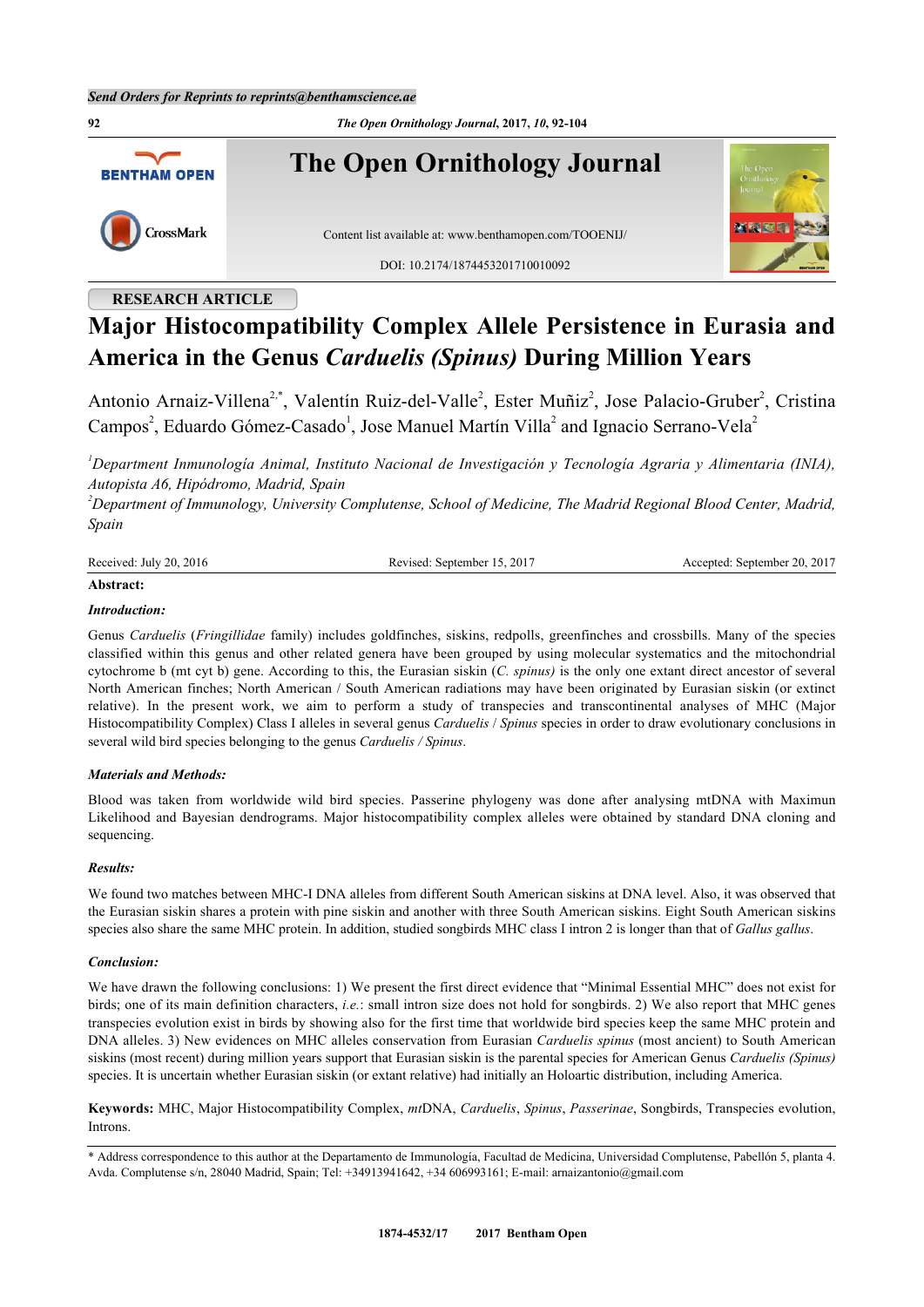# **1. INTRODUCTION**

Genus *Carduelis / Spinus* includes goldfinches, siskins, redpolls, greenfinches and crossbills [\[1\]](#page-9-0). It is comprised within the *Fringillidae* family of birds together with canaries, many sparrows, bramblings and chaffinches. Most of them are familiar to birdwatchers and urban and country people [\[2](#page-10-0) - [4](#page-10-1)]. Many of the species classified within genus *Carduelis* and other related genera have been grouped by using molecular systematics and the mitochondrial cytochrome b (mt cyt b) gene sequence [\[5](#page-10-2) - [8](#page-10-3)]. According to this, the Eurasian siskin (*C. spinus)* appeared on Earth in the Pliocene Epoch about 5 million years ago [\[1](#page-9-0), [8](#page-10-3) - [10](#page-10-4)]. It is the one extant direct ancestor of several North American finches, which appeared around 2 million years ago[[8,](#page-10-3) [10](#page-10-4) - [12\]](#page-10-5): *C. dominicensis,* the Antillean siskin from the Caribbean high peaks of La Hispaniola Island; *C. pinus,* the pine siskin from North America; and *C. atriceps,* the Blackcapped siskin from Guatemalan - Mexican altiplano [[10,](#page-10-4) [11\]](#page-10-6). In addition, North American *C. tristis* and *C. notata* (also in South America) radiations may have been originated by Eurasian siskin (*C. spinus*) entrance to America [[7,](#page-10-7) [8](#page-10-3), [11](#page-10-6), [12\]](#page-10-5).

On the other hand, Major Histocompatibility Complex (MHC) is the most polymorphic loci in humans and studied vertebrates and its molecules present antigenic peptides to clonotypic T-cell receptors in order to start the immune response [[13](#page-10-8)]. Classical MHC-I molecules are expressed on all nucleated cells and inhabit receptor structures that bind short peptides (antigens) derived from intracellular pathogens (like viruses) as well as peptides of individual's own body. After an antigen has been bound, the MHC-antigen complex is transported to the cell surface where it is recognized by CD8<sup>+</sup> T-cells. When the presented antigen is from a pathogen, CD8<sup>+</sup> T-cell becomes activated and the infected host cell is killed [\[14](#page-10-9)]. Non-classical MHC-I molecules (class-Ib) have a similar structure to classical class I molecules but they are less polymorphic and are not expressed to the same extent [[15\]](#page-10-10). These class – Ib proteins evolve rapidly and are quite different in primary sequence among different vertebrate species [\[15](#page-10-10), [16\]](#page-10-11). In the last years, nonclassical class I MHC (HLA) genes are currently being studied: its function is immune modulation (in order to avoid autoimmunity) and immune suppression (in order to maintain mother/father proteins compatibility) and prevent fetus infection as a transplant (for an extensive review see [[16](#page-10-11)]). MHC evolution is proposed to be under several kinds of selection: a) balancing selection, *i.e*.: many different alleles are maintained in the population because they may be beneficial [[17](#page-10-12)], thus heterozygosis is favoured in order to maximize the range of antigens that can be recognized [\[18](#page-10-13) - [20\]](#page-10-14); b) frequency-dependent selection. Rare alleles would be privileged in the prevention of rare pathogens appearance, which may unexpectedly enter into a population [[13](#page-10-8), [21\]](#page-10-15); c) a transpecific evolution; this has been observed also in humans and primates [[22,](#page-10-16) [23\]](#page-10-17). Some specific alleles are markedly favoured and are preserved through speciation, so they can be found in different, genetically related species.

In this high variability context which may include non-classical class I molecules [\[16](#page-10-11), [23\]](#page-10-17), it is relevant that some proteins of a locus or loci may remain identical in quite distant species which have diverged in a relatively long time lag [\[22](#page-10-16)]. This has been observed in vertebrate Major Histocompatibility Complex [\[24](#page-10-18)] and Plant Histocompatibility System [\[18](#page-10-13)]. It usually occurs when a strong positive directional evolutive selection is acting on molecules. In this respect, primate species sometimes may share the same MHC class I molecules [\[25](#page-10-19)]. Also, molecular analyses based on MHC class I molecules in songbirds, particularly species from genus *Serinus* and *Carduelis*, reveal that these species have two different residues in positions 10 and 96 of the molecule when they are compared with different vertebrate species [\[26](#page-11-0)].

In the present study, we describe new MHC songbirds molecules in genus *Carduelis* species which have radiated within million years time lag in distant Earth areas and continents. Thus, we perform a study among species, which thrive in transcontinental habitats of MHC class I alleles in several genus *Carduelis* species in order to draw evolutionary conclusions in these freely occurring wild vertebrate species belonging to the same genus (*Carduelis*).

#### **2. MATERIALS AND METHODS**

#### **2.1. Sampling**

Blood was collected from 36 individuals of wild bird *Carduelis* species (Table **[1](#page-2-0)**). Distribution and cytochrome b GenBank sequence accession numbers are given in Table **[1](#page-2-0)**. Blood was obtained from wild birds in their natural thriving areas, and kept at 4°C with an ethylenediaminetetraacetic acid (EDTA) solution until use [\[26](#page-11-0)].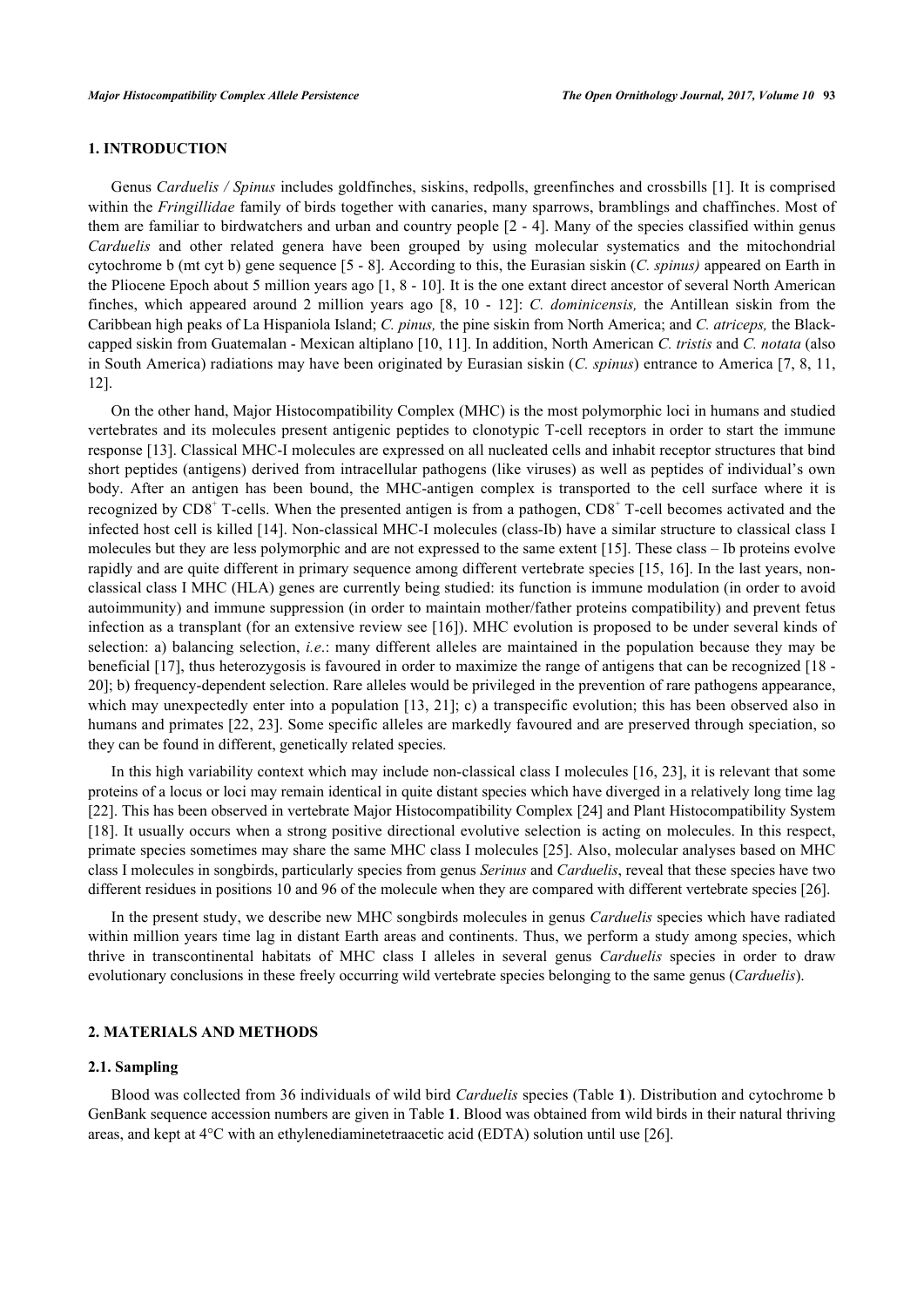<span id="page-2-0"></span>

| Table 1. Origin and Cytochrome b GenBank accession numbers of the species analyzed in this study. |  |
|---------------------------------------------------------------------------------------------------|--|
|                                                                                                   |  |

| Name                            | <b>Common Name</b>      | GenBank  | Origin                    |
|---------------------------------|-------------------------|----------|---------------------------|
| Carduelis ambigua               | Black-headed greenfinch | U78322   | Szechwan, China           |
| Carduelis atrata*               | <b>Black</b> siskin     | L76385   | Sucre, Bolivia            |
| Carduelis atriceps              | Black-capped siskin     | AF342863 | Quetzaltenango, Guatemala |
| Carduelis barbata               | Black-chinned siskin    | L77868   | Magallanes, Chile         |
| Carduelis cannabina             | Eurasian linnet         | L76298   | Madrid, Spain             |
| Carduelis carduelis caniceps    | Grey-crowned goldfinch  | L76388   | Katmandu, Nepal           |
| Carduelis carduelis parva       | Eurasian goldfinch      | L76387   | Madrid, Spain             |
| Carduelis chloris               | European greenfinch     | L76297   | Madrid, Spain             |
| Carduelis citrinella citrinella | Citril finch            | L77872   | Madrid, Spain             |
| Carduelis citrinella corsicanus | Citril finch            | AY583725 | Sardinia, Italy           |
| Carduelis crassirostris         | Thick-billed siskin     | L77869   | Mendoza, Argentina        |
| Carduelis cucullata*            | Red siskin              | L76299   | Venezuela                 |
| Carduelis dominicensis          | Antillean siskin        | AF342864 | Constanza, Dominican Rep  |
| Carduelis flammea               | Common redpoll          | L76386   | Brussels, Belgium         |
| Carduelis flavirostris          | Twite                   | U83199   | Antwerp, Belgium          |
| Carduelis hornemanni            | Hoary redpoll           | U83201   | Antwerp, Belgium          |
| Carduelis lawrencei             | Lawrence's goldfinch    | L76392   | San Diego (CA), USA       |
| Carduelis magellanica*          | Hooded siskin           | U79016   | Misiones, Argentina       |
| Carduelis notata*               | Black-headed siskin     | U79019   | Chiapas, Mexico           |
| Carduelis olivacea*             | Olivaceous siskin       | L77871   | Lima, Peru                |
| Carduelis pinus perplexus       | Pine siskin perplexus   | DQ246804 | Quetzaltenango, Guatemala |
| Carduelis pinus pinus*          | Pine siskin             | U79020   | Jackson (WY), USA         |
| Carduelis psaltria colombianus  | Dark-backed goldfinch   | U78324   | Maracay, Venezuela        |
| Carduelis psaltria hesperophila | Green-backed goldfinch  | L76390   | Sacramento (CA), USA      |
| Carduelis sinica                | Grey-capped greenfinch  | L76592   | Szechwan, China           |
| Carduelis spinescens*           | Andean siskin           | U79017   | Merida, Venezuela         |
| Carduelis spinoides             | Black-headed greenfinch | U79018   | Katmandu, Nepal           |
| Carduelis spinus*               | Eurasian siskin         | L76391   | Madrid, Spain             |
| Carduelis tristis               | American goldfinch      | U79022   | San Francisco (CA), USA   |
| Carduelis xanthogastra*         | Yellow-bellied siskin   | L76389   | San Jose, Costa Rica      |
| Carduelis yarrellii*            | Yellow-faced siskin     | U83200   | Recife, Brasil            |
| Rhodopechys obsoleta            | Desert finch            | AF342889 | Kabul, Afghanistan        |
| Loxia curvirostra curvirostra   | Common crossbill        | AF342876 | Alcala de Henares, Spain  |
| Loxia curvirostra japonica      | Common crossbill        | AF342877 | Beijing, China            |
| Loxia leucoptera bifasciata     | Two-barred crossbill    | AF342878 | Siberia, Russia           |
| Fringilla coelebs               | Chaffinch               | L76609   | Madrid, Spain             |
|                                 |                         |          |                           |

Asterisks (\*) show species whose MHC class I alleles have been analysed (see Table **[2](#page-3-0)**).

# **2.2. DNA Extraction**

DNA was isolated from whole blood with an automatic DNA extracting device *(Nucleic Acid Extraction System. QuickGene-810,* FUJIFILM) after treating samples with a commercial kit *(QuickGene Whole Blood Extraction Kit S,* FUJIFILM). DNA concentration was measured with a spectrophotometer *(ND-1000,* NANODROP), and adjusted to about 100 ng/μl. Finally, samples were stored at -20°C.

#### **2.3. MHC and mtDNA Cyt b Amplification, Cloning and Sequencing**

Sequences of the MHC molecule most variable region (exon 2, intron 2, exon 3) were amplified by the polymerase chain reaction (PCR) method [\[27\]](#page-11-1) in 42 cycles (10 s at 95 $^{\circ}$ C, 30 s at 65 $^{\circ}$ C, 60 s at 72 $^{\circ}$ C) using an EPPENDORF thermocycler and *AmpliTaq DNA Polymerase* (APPLIED BIOSYSTEMS) [\[28](#page-11-2)]. Primers were used as described in [[26\]](#page-11-0). Fragments of about 850 base pairs were obtained; some of them were purified by electrophoresis in a 2% agarose gel in order to verify the amplification process. Sequencing was performed using the Sanger method [[29](#page-11-3)], using the same primers as for amplification, plus an internal primer: 5'- GGATTGATGTGGCTCCAAGG-3'. Ambiguities due to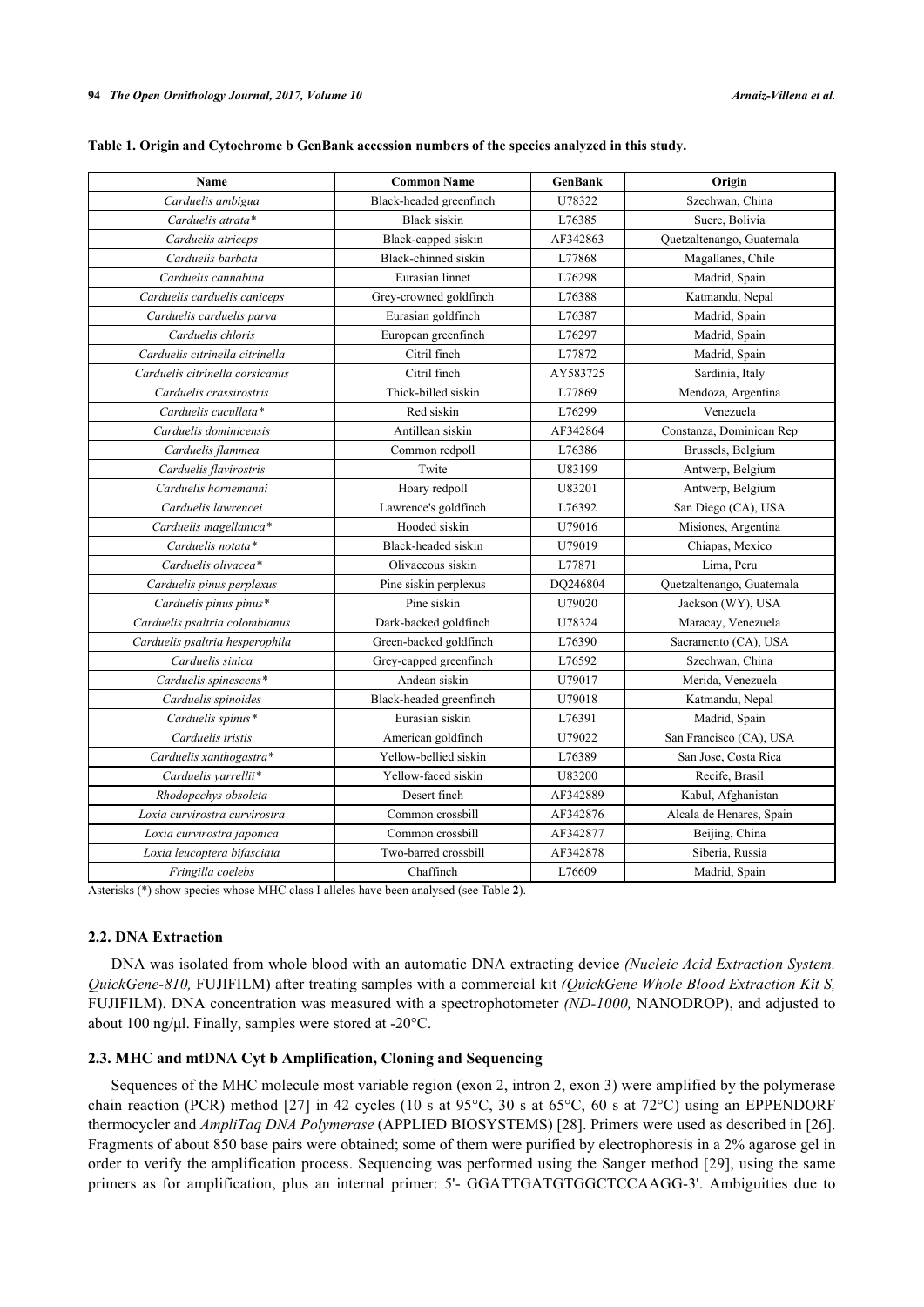#### *Major Histocompatibility Complex Allele Persistence The Open Ornithology Journal, 2017, Volume 10* **95**

heterocygosity were solved by cloning in competent *Escherichia coli* cells. An average of 12 different cloned sequences per individual were obtained. Amplification and sequencing of cyt b gene 924 base pairs (bp) was performed as previously described [[30\]](#page-11-4).

| <b>Species</b>       | <b>Common Name (Number of Analysed Individuals in Brackets)</b> | <b>Alleles</b> | <b>GenBank</b> |
|----------------------|-----------------------------------------------------------------|----------------|----------------|
|                      |                                                                 | $Casp-F*0101$  | FJ266399       |
|                      |                                                                 | $Casp-F*0102$  | FJ266400       |
|                      |                                                                 | $Casp-F*0103$  | FJ266401       |
|                      |                                                                 | $Casp-F*0106$  | FJ266404       |
|                      | Eurasian siskin<br>(14)                                         | Casp-F*0201    | FJ266409       |
|                      |                                                                 | Casp-F*0202    | FJ266410       |
|                      |                                                                 | Casp-F*0203    | FJ266411       |
|                      |                                                                 | Casp-F*0301    | FJ266412       |
|                      |                                                                 | Casp-F*0401    | FJ266414       |
|                      |                                                                 | Casp-F*0402    | FJ266415       |
| Carduelis spinus     |                                                                 | Casp-F*0403    | FJ266416       |
|                      |                                                                 | Casp-F*0501    | FJ266421       |
|                      |                                                                 | Casp-F*0502    | FJ266422       |
|                      |                                                                 | Casp-F*0503    | FJ266423       |
|                      |                                                                 | Casp-F*0504    | FJ266424       |
|                      |                                                                 | Casp-F*0505    | FJ266425       |
|                      |                                                                 | Casp-F*0601    | FJ266426       |
|                      |                                                                 | Casp-F*0701    | FJ266427       |
|                      |                                                                 | Casp-F*0702    | FJ266428       |
|                      |                                                                 | Casp-F*0901    | FJ266434       |
|                      |                                                                 | Capi-F*0101    | FJ266376       |
|                      |                                                                 | Capi-F*0201    | FJ266379       |
|                      |                                                                 | Capi-F*0301    | FJ266381       |
| Carduelis pinus      | Pine siskin<br>(6)                                              | Capi-F*0401    | FJ266383       |
|                      |                                                                 | Capi-F*0501    | FJ266384       |
|                      |                                                                 | Capi-F*0601    | FJ266385       |
|                      |                                                                 | Capi-F*0701    | FJ266388       |
|                      |                                                                 | Capi-F*0803    | FJ266391       |
|                      |                                                                 | Caat-F*0101    | FJ266350       |
|                      | <b>Black</b> siskin<br>(8)                                      | Caat- $F*0102$ | FJ266351       |
|                      |                                                                 | Caat-F*0201    | FJ266354       |
|                      |                                                                 | Caat- $F*0202$ | FJ266355       |
| Carduelis atrata     |                                                                 | Caat-F*0301    | FJ266359       |
|                      |                                                                 | Caat- $F*0302$ | FJ266360       |
|                      |                                                                 | Caat-F*0401    | FJ266361       |
|                      |                                                                 | Caat-F*0402    | FJ266362       |
|                      |                                                                 | Caat-F*0501    | FJ266365       |
|                      |                                                                 | Caat-F*0601    | FJ266367       |
|                      |                                                                 | Caat-F*0901    | FJ266371       |
|                      |                                                                 | Caat- $F*1002$ | FJ266373       |
| Carduelis notata     | Black-headed siskin<br>(1)                                      | Cano-F*0101    | DQ257468       |
|                      |                                                                 | Cano-F*0201    | DQ257469       |
| Carduelis spinescens | Andean siskin<br>(1)                                            | Caspe-F*0101   | DQ257472       |
| Carduelis olivacea   | Olivaceous siskin                                               | Caol-F*0101    | DQ257470       |
|                      | (1)                                                             | Caol-F*0201    | DQ257471       |
| Carduelis cucullata  | Red siskin                                                      | Cacu-F*0101    | DQ257465       |
|                      | (1)                                                             | Cacu-F*0102    | DQ257466       |

# <span id="page-3-0"></span>**Table 2. MHC class I DNA alleles found in wild** *Carduelis* **individuals. GenBank accession numbers are also shown.**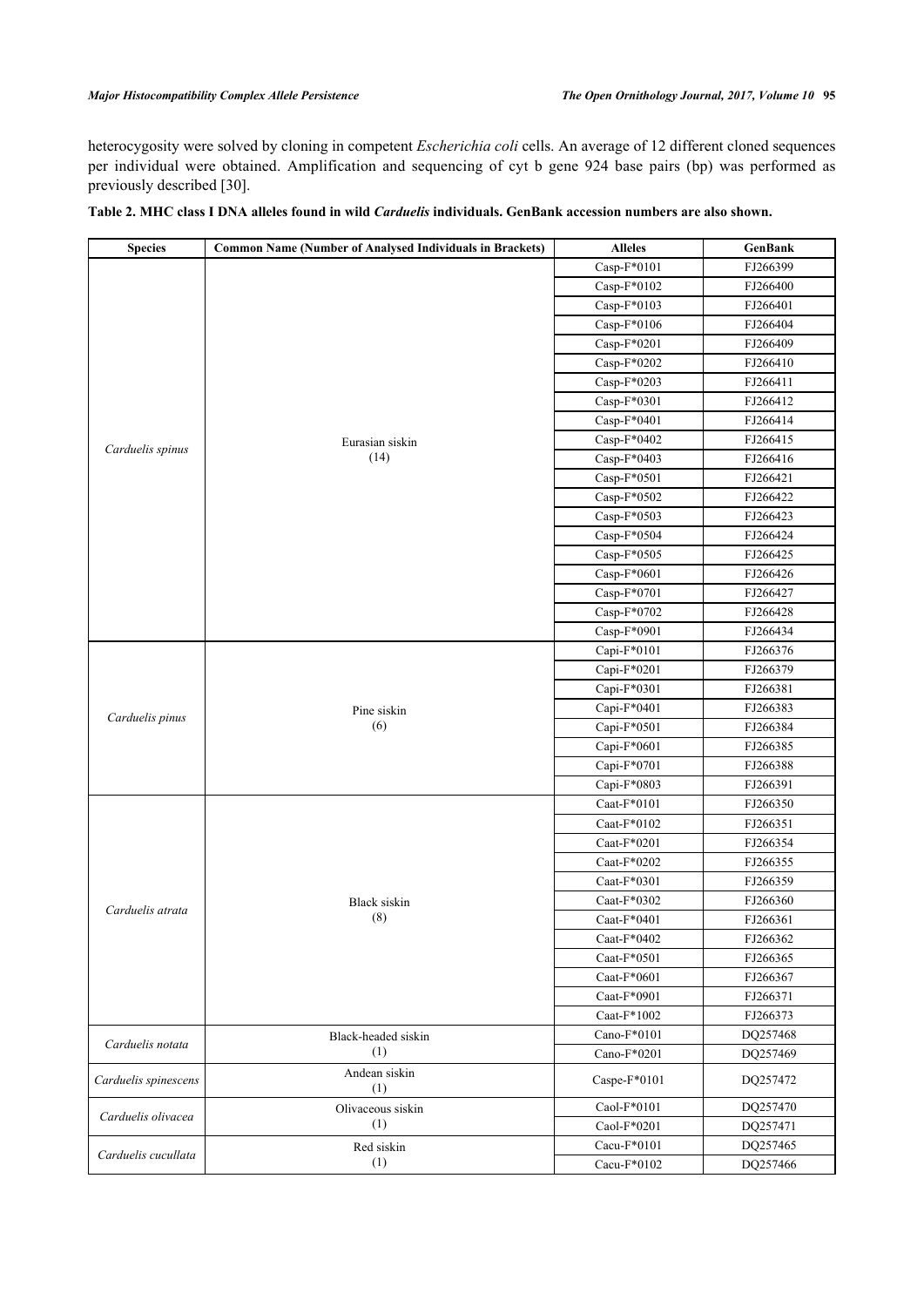*(Table ) contd.....*

| <b>Species</b>           | <b>Common Name (Number of Analysed Individuals in Brackets)</b> | <b>Alleles</b> | <b>GenBank</b> |
|--------------------------|-----------------------------------------------------------------|----------------|----------------|
| Carduelis                | Yellow-bellied siskin                                           | $Caxa-F*0101$  | DO257473       |
| xanthogastra             |                                                                 | $Caxa-F*0201$  | DO257474       |
| Carduelis yarrellii      | Yellow-faced siskin<br>Ш                                        | Cava- $F*0101$ | DO257475       |
|                          |                                                                 | Cava- $F*0201$ | DO257476       |
| Carduelis<br>magellanica | Hooded siskin                                                   | Cama- $F*0101$ | DO257467       |

Black-headed siskin (*C. notata*)

This bird is found in Middle America, Central Mexico and Nicaragua. It is observed in conifer and oak forests and lower edges of cloud forests, both in summer and in winter [\[4](#page-10-1)]. This siskin or a related ancestor was thriving on Earth about 3 million years ago (Fig. **[1](#page-5-0)**) and it probably is the extant ancestor of South American siskin radiation [\[11](#page-10-6)]. Two different alleles were found in this species in 1 individual (Table **[2](#page-3-0)**).

## Black Siskin (*C. atrata*)

It thrives in Andes from central Peru to western Argentina. Specifically inhabits in puna grassland, rocky slopes, crags, gullies and hillsides, both in winter and in summer [[4\]](#page-10-1). The time of appearance on Earth of this species is approximately 500,000 years ago (Fig. **[1](#page-5-0)**), being part of South American siskin radiation group; its extant ancestor which gave rise to South American siskin radiation is *C. notata* [[11\]](#page-10-6). In the present work, twelve different alleles were found in 8 different individuals (Table **[2](#page-3-0)**).

#### Andean Siskin (*C. spinescens*)

This species lives in northern South America, mainly it is found in areas such as low bushes, forests, open hillsides, subtropical and paramo zones in scrub [[4\]](#page-10-1). This bird appeared on Earth approximately 500,000 years ago (Fig. **[1](#page-5-0)**) and it is a descent of *C. notata*, being part of South American siskin radiation [[8,](#page-10-3) [11\]](#page-10-6). Only one allele is found in 1 individual (Table **[2](#page-3-0)**).

#### Olivaceous Siskin (*C. olivacea*)

This siskin lives in South America, especially in areas from Ecuador to northern Peru and Bolivia. It is observed in forest edges of the subtropical zone [\[4](#page-10-1)]. Olivaceous siskin appeared on Earth about 1.2 million years ago (Fig. **[1](#page-5-0)**). Two different alleles were found in 1 individual (Table **[2](#page-3-0)**). Red Siskin (*C. cucullata*)

This bird can be found in northern Venezuela and Colombia, in forests, dry scrubs and grassy areas with scattered trees [[4\]](#page-10-1). Red siskin belongs to South American siskin group and appeared on Earth 1 million year ago (Fig. **[1](#page-5-0)**, Table **[2](#page-3-0)**) from the common ancestor of this group of siskins, the Black-headed siskin (*C. notata)* or an extinct relative. Two different alleles were found in 1 individual (Table **[2](#page-3-0)**).

Yellow-Bellied Siskin (*C. xanthogastra*)

This species inhabits in Central and northern South America, mainly in tropical and subtropical forest edges and pastures [[4\]](#page-10-1). It appeared on Earth approximately 1.2 million years ago considering our phylogenetic results shown in Fig. (**[1](#page-5-0)**). Two different alleles were found in 1 individual in our present analyses.

Yellow-Faced Siskin (*C. yarrellii*)

This siskin may be observed in northern Brazil, in areas such as, lowland humid forests, woodland and edges of plantations [[4\]](#page-10-1). It appeared on Earth 500,000 years ago being part of South American siskins (Fig. **[1](#page-5-0)**). Two different alleles were found in 1 individual of this species (Table **[2](#page-3-0)**). Hooded Siskin (*C. magellanica*)

It thrives in South America. It may be observed in woods, groves or plantations, edges of cultivation, scrubs, parks and large gardens from coastal lowlands to tropical and subtropical zones [\[4](#page-10-1)]. This bird as well as Yellow-faced siskin appeared on Earth 500,000 years ago (Fig. **[1](#page-5-0)**). Only one allele is found in 1 individual in the present study (Table **[2](#page-3-0)**).

#### **2.4. Phylogenetic Analyses**

MEGA 5.0 software [\[31\]](#page-11-5) was used to align MHC sequences and translate DNA sequences into protein, for each individual and clone. Different alleles were identified and characterized manually.

Regarding to cyt-b gene, sequences were further analyzed with MEGA 5.0 as described [\[31](#page-11-5)]. Phylogenetic dendrograms were obtained using Maximum Likelihood (ML) methodology [\[32](#page-11-6)] with PAUP\* v. 4.0b10 program [\[33](#page-11-7)] and Bayesian Inference (BI) methodology using MrBayes program [\[34](#page-11-8), [35](#page-11-9)]. Model test v. 3.7 [\[36](#page-11-10)] was used to find out a DNA substitution model that fits the data best. Also, best model was used prior to both ML and BI analyses. Linearized ML dendrograms were obtained with PAUP\* v. 4.0b10 [[33](#page-11-7)] with the estimated branch length [\[37](#page-11-11)] which assumes that the rates among the evolutionary lineages may not be constant. Tree calculation strategy consisted of a heuristic search with NNI (Nearing Neighbour Interchange) swapping algorithm. Robustness of nodes was assessed by 1000 bootstrap replicates in the ML analyses. The parameters rates defining the model of evolution were allowed to change in the BI analysis after each generation in order to increase the likelihood of resulting trees. Therefore, none of the parameters were *a priori* fixed. In BI analyses, two independent runs (with one cold and three heated chains each) were performed along with 5 million generations. Trees were sampled every 100 generations and the first 12,500 samples were discarded as 'burn-in'. Split frequencies average standard deviation approached to zero being around 0.01 at the end of the analysis. Posterior probability values (ppv) indicate the robustness of the nodes in the BI. In Phylogenetic analyses chaffinch (*Fringilla coelebs)* (family *Fringillidae*, subfamily *Fringillinae*), was used as outgroup.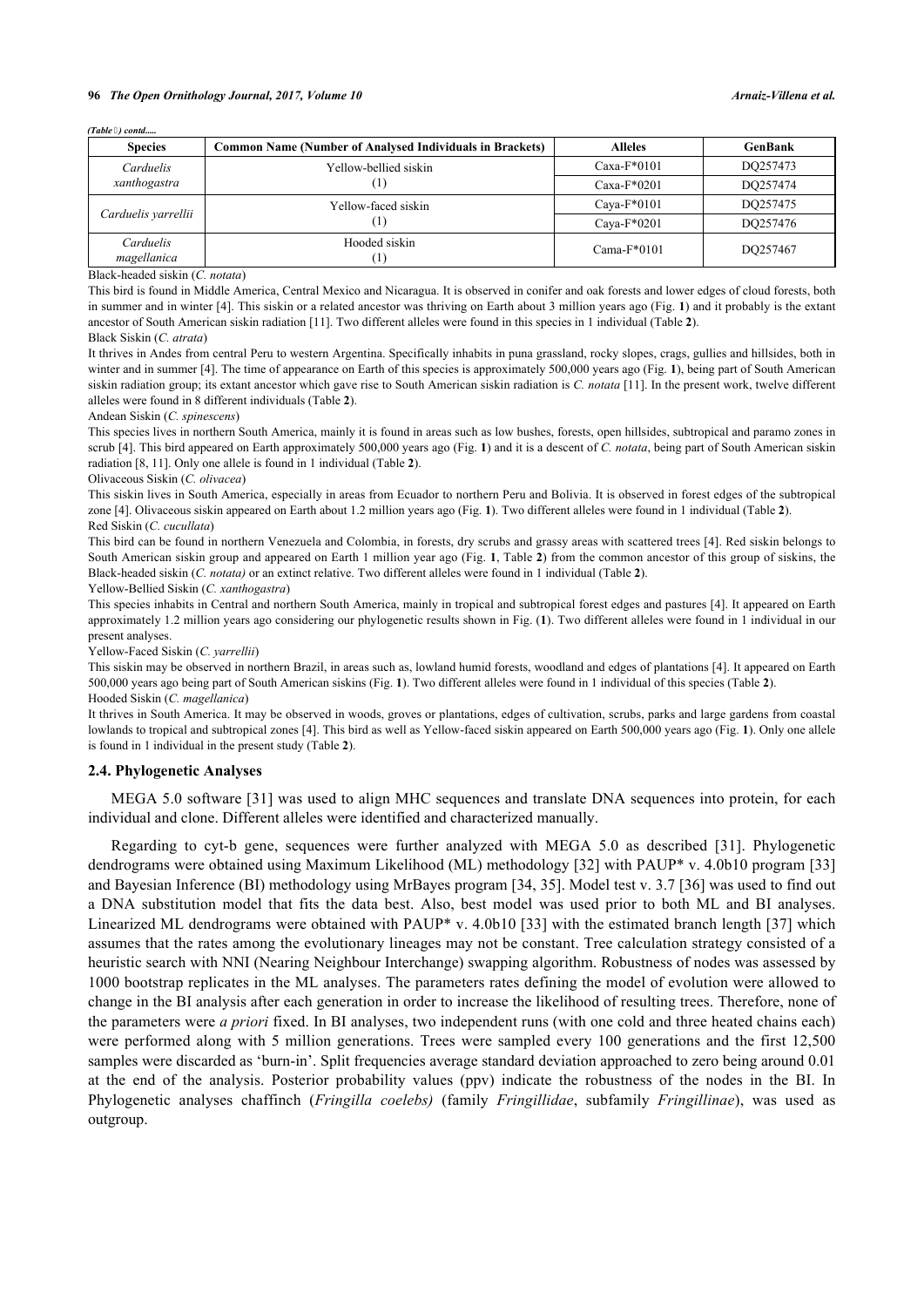# **3. RESULTS**

#### **3.1. Phylogenetic Trees and Age of Appearance on Earth**

The peopling of America continent by genus *Carduelis* species could be carried out by three rapid radiations according to extant present day species: A Mesoamerican goldfinch radiation, a North American siskin radiation and a South American siskin radiation [\[11\]](#page-10-6). In this work, species from South American and North American groups have been studied. The age of appearance on Earth of the extant ancestor of North American group, Eurasian siskin (*C. spinus*) is approximately 5 million years ago [[8](#page-10-3), [11](#page-10-6), [12\]](#page-10-5) (Figs. **[1](#page-5-0)** and **[2](#page-5-1)**). It is suggested that this bird passed to America through Beringia/Aleutian Islands[[38](#page-11-12)], since there have been sightings of these birds in areas near these islands. However, it is possible that *C. spinus* entering to America came also through the East Coast (Greenland, Iceland, Newfoundland): both East and West entering may have possible [[11\]](#page-10-6). Eurasian siskin (or extinct close relative) evolves to Antillean siskin *(C. dominicensis)* during the Pliocene Epoch due to a geographical isolation after reaching Antillean area. Pine siskin *(C. pinus)* seems to be the descendent of Antillean siskin (Figs.**1** and**2**). Regarding the South American siskin group, the Black-headed siskin *(C. notata)* is suggested to be as extant ancestor of this group. South American radiation occurred probably after 3 million years ago, and *C. notata* or an extinct ancestor passed to South America from Mexican mountains, probably after Isthmus of Panama emerged [[11\]](#page-10-6). This fact favoured the invasion of mesothermal plants from the Rocky Mountains to Andean Spine causing the expansion of this species *Carduelis / Spinus* genus and triggering the radiation [[11\]](#page-10-6).

<span id="page-5-0"></span>North American siskin group and South American siskin group are closely related. Both were separated almost 5 million years ago (Fig. **[1](#page-5-0)**). However, the common precursor of South and North American radiations, namely, the link between Eurasian siskin (*C. spinus)* and Black-headed siskin (*C. notata)* is missing, as well as the common ancestor of all three groups (North, Meso and South radiations) [\[11](#page-10-6)], unless that *C. spinus* was the American siskin ancestor and several links are missed [[12\]](#page-10-5).



<span id="page-5-1"></span>**Fig. (1).** Linearized Maximum likelihood dendrogram based on mitochondrial cytochrome b DNA sequences. Fringilla coelebs was chosen as outgroup.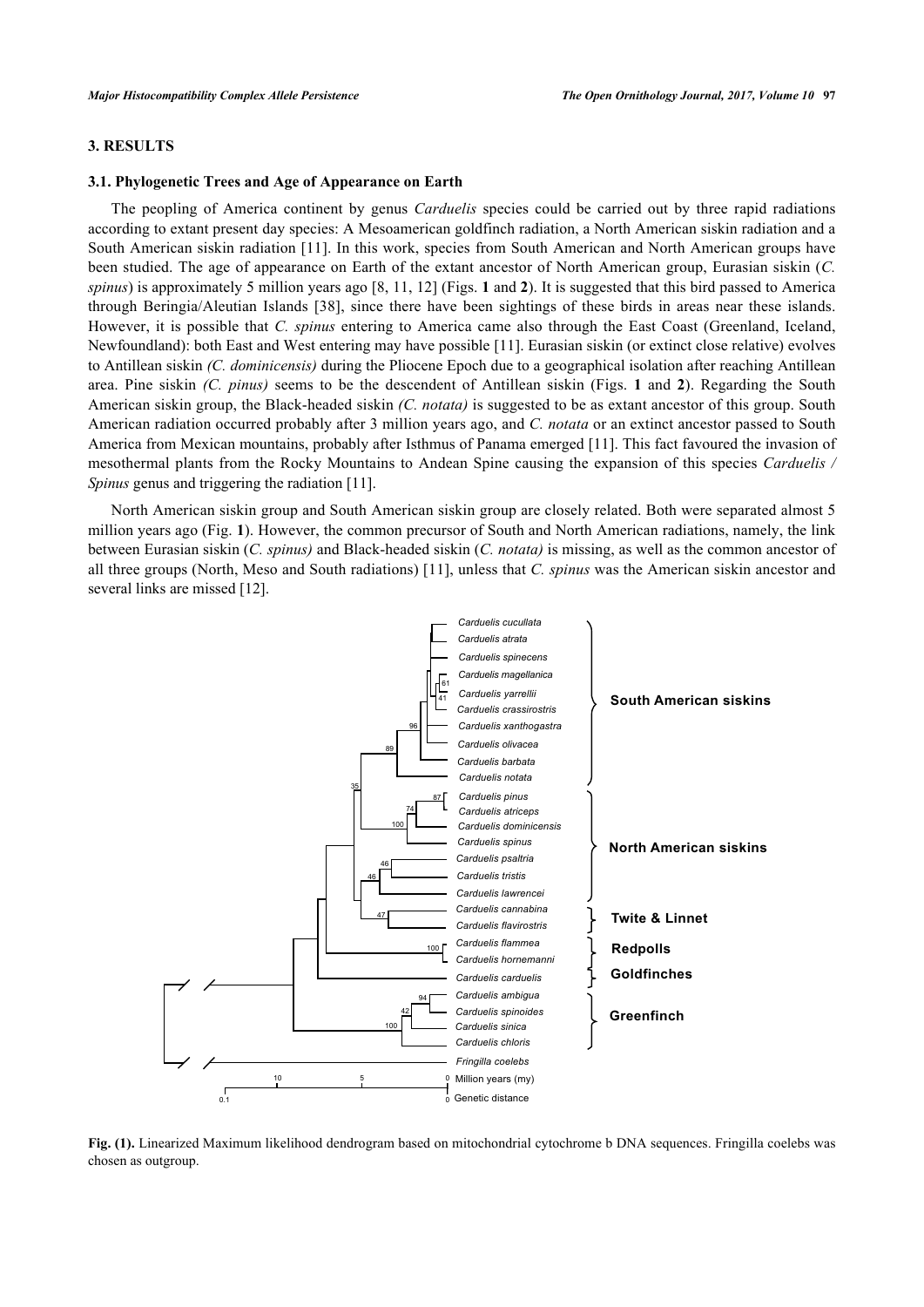

**Fig. (2).** Linearized Bayesian dendrogram based on mitochondrial cytochrome b DNA sequences. Fringilla coelebs was chosen as outgroup.

## **3.2. New MHC Alleles Found in Genus** *Carduelis*

Once collected all MHC DNA sequences, they were classified according to DNA coding groups of similar or identical proteins. Then, a new provisional nomenclature of alleles was carried out according to the proposal of J. Klein [\[39](#page-11-13)], (Fig. (**[3](#page-6-0)**) footnote). The MHC locus was generically identified with the letter F, referring to chicken class I genes (BF complex), since found alleles have been compared to human and other species class I molecules and found to belong to class I type of MHC molecules [\[26\]](#page-11-0). MHC class I molecules often different genus *Carduelis* species have been studied in the present work. Details of appearance on Earth and habitat of South American siskins are accounted in Table **[2](#page-3-0)** footnote (low case letter).

*Eurasian siskin (C. spinus)* thrives in Paleartic and Oriental forests and conifer woodland in summer, whereas in winter it is observed in common weedy areas, plantations and gardens [\[4](#page-10-1)]. Eurasian siskin appeared on Earth 5 million years ago: this is observed in the linearized Maximum Likelihood dendrogram (Fig. **[1](#page-5-0)**). It is the extant ancestor of the North American goldfinch group [[1,](#page-9-0) [7](#page-10-7), [8,](#page-10-3) [10](#page-10-4), [12\]](#page-10-5). In this study, twenty different alleles of *C. spinus* were found in 14 individuals (Table **[2](#page-3-0)**). This species may have been ancestor of all North American siskins [\[1](#page-9-0), [7](#page-10-7), [8](#page-10-3), [10](#page-10-4), [12](#page-10-5)]. Its close relative *Pine siskin (C. pinus)* inhabits in all North America and goes South to Guatemala. It may be observed in conifer forests, plantations, thickets and shrubs [\[4](#page-10-1)]. This bird is living on Earth since 200,000 years ago, as it is deduced from Fig. (**[1](#page-5-0)**). Eight different alleles of pine siskin were found in 6 individuals in this present study (Table **[2](#page-3-0)**).

<span id="page-6-0"></span>DNA alleles were compared with each other (Table **[2](#page-3-0)**). Similarities were found: Caat-F\*0101 *C. atrata* allele also appears in *C. olivacea* (Caol -F\*0201) and Caat-F\*0401 *C. atrata* allele is present in other 6 species of South American siskins, such as *C. spinescens* (Caspe-F\*0101), *C. xanthogastra* (Caxa-F\*0101), *C. olivacea* (Caol-F\*0101), *C. notata* (Cano-F\*0101), *C. magellanica* (Cama-F\*0101) and *C. cucullata* (Cacu-F\*0102).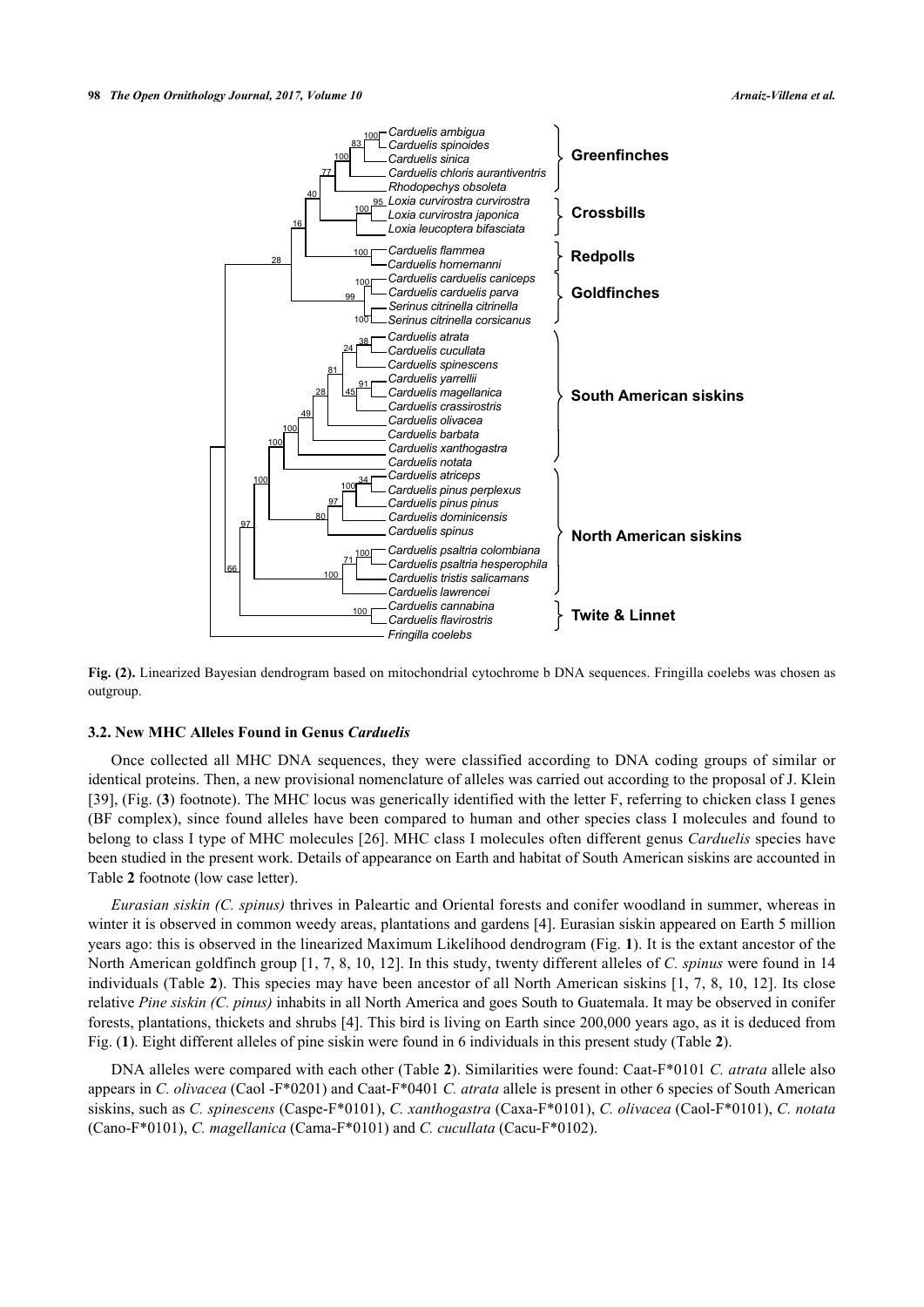

**Fig. (3).** Map which shows the geographic location of species which share MHC-I proteins. Proteins of different species are named as follows: *Carduelis spinus (Casp-F\*)*; *Carduelis pinus (Capi-F\*)*; *Carduelis notata (Cano-F\*)*; *Carduelis spinescens (Caspe-F\*)*; *Carduelis olivacea (Caol-F\*)*; *Carduelis atrata (Caat-F\*)*; *Carduelis magellanica (Cama-F\*)*; *Carduelis yarrellii (Caya-F\*)*; *Carduelis xanthogastra (Caxa-F\*)* and *Carduelis cucullata (Cacu-F\*)*. Color of the circles indicates the three different proteins found and number inside each circle indicates species that share each protein (Fig. **[4](#page-7-0)**).

<span id="page-7-0"></span>

**Fig. (4).** *Carduelis spinus* (left side) and *Carduelis atrata* (right side). *Carduelis spinus* appeared on Earth 5 MYA and *Carduelis atrata* appeared on Earth 0.5-1 MYA [[8](#page-10-3), [10](#page-10-4) - [12](#page-10-5)].

When MHC protein alleles are compared, it is observed that *C. spinus* shared a allele with *C. pinus* (Casp-F<sup>\*07 =</sup> Capi-F\*08) and another one with *C. atrata* (Casp-F\*01 = Caat-F\*01) (Fig. [3](#page-6-0)). Furthermore, if South American siskins proteins are considered, it is observed that Casp-F\*01 protein is the same one than Caol-F\*02 (*C. olivacea*) and Caya-F\*01 (*C. yarrellii*). Fig. (**[3](#page-6-0)**) shows one the most shared protein (blue) that is present in 8 species of South American siskins; the most worldwide extended protein (red) appears both in Europe and in South America. And finally, there are 3 species which share 2 proteins (*C. olivacea*, *C. atrata* y *C. yarrellii*, blue and red).

Therefore a total of 2 DNA allele sequences present in 7 different species were found: (*C. atrata* (Caat-F\*0401), *C. spinescens* (Caspe-F\*0101), *C. xanthogastra* (Caxa-F\*0101), *C. olivacea* (Caol-F\*0101), *C. notata* (Cano-F\*0101), *C. magellanica* (Cama-F\*0101), *C. cucullata* (Cacu-F\*0102)) and in 2 (*C. atrata* (Caat-F\*0101) and *C. olivacea* (Caol - F\*0201)) and 3 protein allele sequences are showed in 8 different species (*C. notata* (Cano-F\*01), *C. olivacea* (Caol-F\*01), *C. xanthogastra* (Caxa-F\*01), *C. yarrellii* (Caya-F\*02); *C. magellanica* (Cama-F\*01), *C. spinus* (Casp-F\*01); *C. cucullata* (Cacu-F\*01)*; C. atrata* (Caat-F\*04)), 4 (*C. spinus* (Casp-F\*01), *C. olivacea* (Caol-F\*02), *C. yarrellii* (Caya-F\*01), *C. atrata* (Caat-F\*01)) and 2 (*C. spinus* (Casp-F\*07), *C. pinus* (Capi-F\*08)). South American siskins are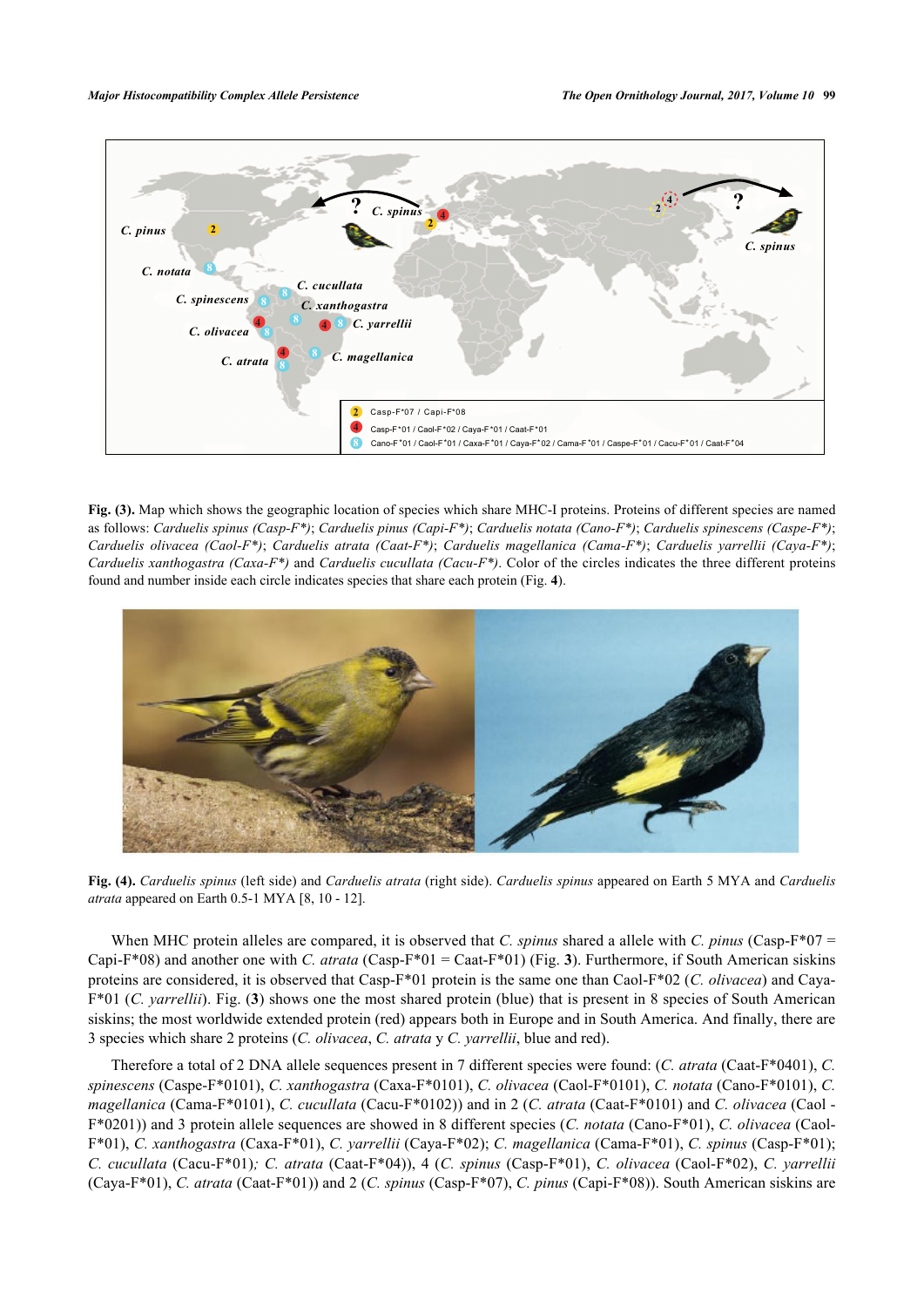the species that most sequences have in common, and the Eurasian siskin (*C. spinus*) shares proteins with the pine siskin (*C. pinus*) and even South American siskins *C. atrata*, *C. olivacea* and *C. yarrellii* (Fig. **[3](#page-6-0)**). A preliminary comparison of these DNA sequences with those found in *Passer domesticus* class I sequences [\[40](#page-11-14)] do not show close relatedness with this other species.

## **4. DISCUSSION**

#### **4.1. The Extant Ancestor: Eurasian siskin (***C. spinus***)**

Eurasian siskin migratory behaviour is unpredictable each year: its North to South migrations do not always follows the same longitudinal patterns (it is "irruptive") [[4\]](#page-10-1). Nowadays, this bird does not thrive in America, but it lives in easternmost and westernmost Eurasia, being a gap between Central Russia and its easternmost range. It is possible that Eurasian siskin was thriving in Eurasia and also in North America about Pliocene / Pleistocene Epoch limits, approximately 2 million years ago. Later, the Eurasian siskin might have advanced to Caribbean Islands and to Mexican mountains and Guatemalan-Mexican altiplano. About 200,000 years ago, the Eurasian siskin might have given rise to pine siskin (*C. pinus*) in Mexican sierras and to Antillean siskin (*C. dominicensis*), nowadays isolated in Hispaniola Island [\[11](#page-10-6),[41](#page-11-15)]; documented rainfall variations in the Caribbean during the Pleistocene, however, could have also affected distribution of these birds [[42](#page-11-16)]. This may be a typical example of adaptive radiation originated by a North to South migration barrier and provincialism that drove evolution to create these new finch species. Last Wisconsin Glaciation ended and North American ice melted about 12,000 years ago: pine siskin would have followed the ancestral North to South migrations observed today and covered all North America. It might occupy American niches of Eurasian siskin which could not reach America from Asia during the last 2 million years because of an extant thick ice shield. Neither could it later because of species competition by ecologic niche with its descent pine siskin [[12\]](#page-10-5).

#### **4.2. Number of Alleles**

A detailed genetic map of the MHC in songbirds has not been obtained, so nothing can be said about the precise number of genes that composes it and its proximity on the chromosome. In spite of this, some gene numbers have been postulated [\[43](#page-11-17)]. In this work we have not analyzed such a characteristic and we have found no more than two different MHC alleles *per* single individual of the studied species of these particular genes. Therefore, our findings fit with detection of one paternal and one maternal gene belonging to a single locus.

In species such as *Coturnix japonica* at least four classic class I genes have been found with a high variety of alleles [\[44](#page-11-18) - [46](#page-11-19)]; this also is the case of goose [[47\]](#page-11-20). Duck has five classic class I genes although only two of them seem to actively work [[48\]](#page-11-21). In songbirds, class I sequences have been studied in very few species. In the great reed warbler [[49](#page-12-0), [50\]](#page-12-1) a high genetic MHC variability has been described compared with chicken (*Gallus gallus*) while in South American siskins [[51\]](#page-12-2) and in canaries [\[52](#page-12-3), [53](#page-12-4)] only one gene with a low variability has been found.

#### **4.3. MHC Transpecies Evolution in Birds**

A transpecific gene existance occurs in several mammals MHC, like apes [[25,](#page-10-19) [51\]](#page-12-2). This phenomenon usually occurs when speciation happens quickly, while gene differentiation has not yet taken place. It could also mean that the MHC naturally adapts to habitat of species and select alleles to combat characteristic antigens / pathogens thriving in the area, and does not need to generate an unlimited polymorphism as in the case of "artificial" MHC, where there are a high number of alleles and numerous immunological disorders that appear to be associated with the HLA system, such as autoimmune processes [[51,](#page-12-2) [52\]](#page-12-3). Human, laboratory mouse and chicken are considered "artificial" vertebrate models because all have originated through a bottleneck and subsequent relatively high inbreeding, which enhances crossover at meiosis and thus to excessive MHC diversity [[22,](#page-10-16) [51,](#page-12-2) [52\]](#page-12-3).

Phylogenetic analysis of MHC sequences from the species studied in the present work allowed to visualizing more clearly the phenomenon of trans-specificity since, two matches between MHC-I alleles from different South American siskin species were found at DNA level. It was also found that the Eurasian siskin shares a MHC protein allele with the pine siskin (North-Central America range) and another protein allele with three South American siskin species. Eight South American siskins species, including parental *C. notata*, also share another MHC protein among themselves (Fig. **[3](#page-6-0)**). All MHC genes transmit their alleles to the descendant species, but the most common fact is that the allelic identity between the ancestral species and their descendants get lost due to balancing selection diversification. The antiquity of studied MHC alleles goes back no longer than four - five millions years, when South American siskins and North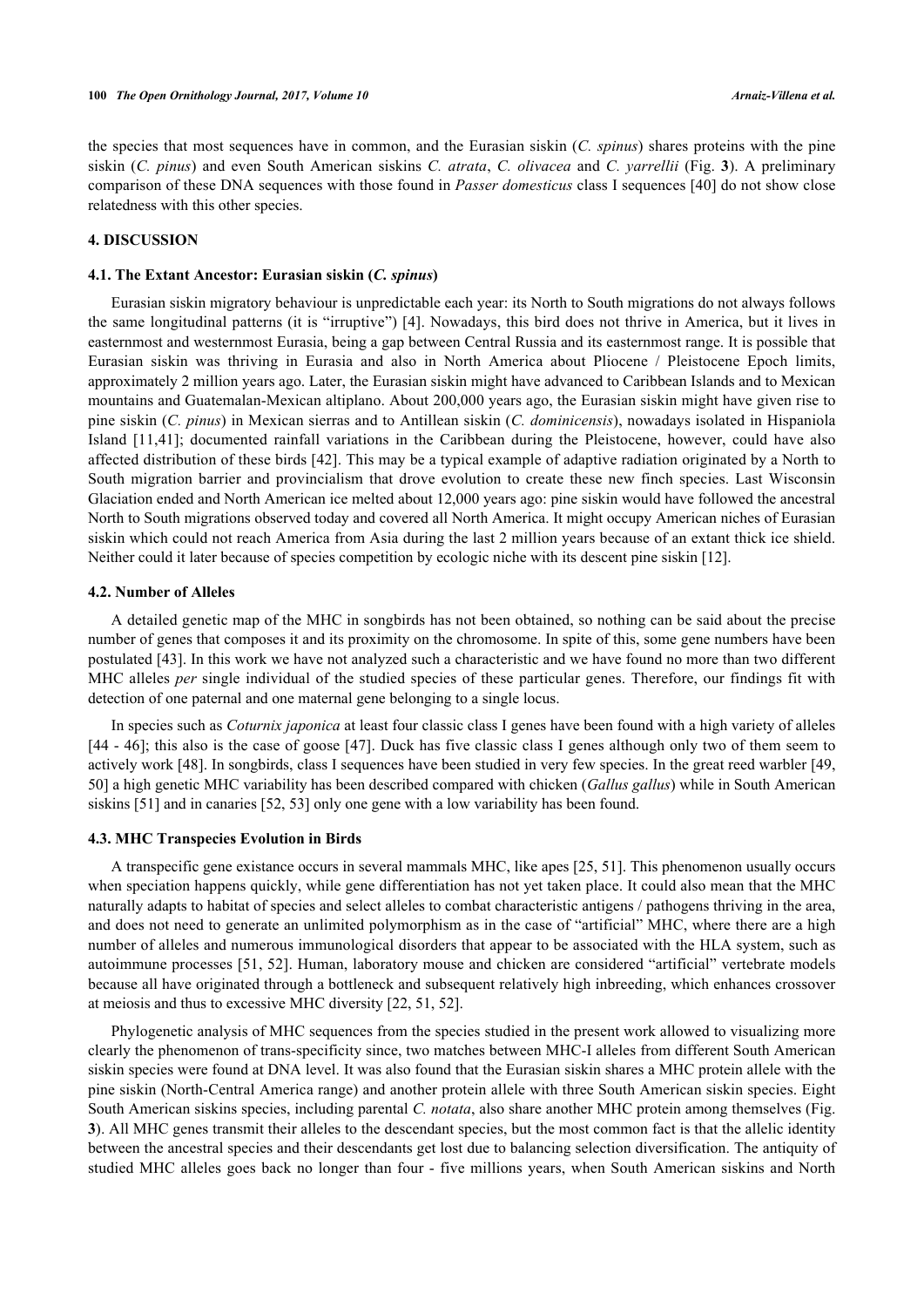American goldfinches species were separated (Figs. **[1](#page-5-0)** and **[2](#page-5-1)**) [[11\]](#page-10-6).

A closest relationship between the Eurasian siskin and the Pine siskin had been found [[8](#page-10-3), [10,](#page-10-4) [11\]](#page-10-6). This is further supported by the fact of sharing one MHC protein allele. Eurasian siskin (o extant relative) could have been a species widely spread around Europe, Asia and America that could be have led to both North American goldfinches and South American siskins radiations. Otherwise, it could have only originated North American goldfinches radiations and these could have originated the South American siskin radiation [[11,](#page-10-6) [12\]](#page-10-5).

In conclusion, our data on mitochondrial cytochrome-b combined with the first evidence of trans-species MHC evolution so far described in birds, suggests that the Eurasian siskin is the extant ancestor of all North and South American *Carduelis* species [\[11](#page-10-6), [12](#page-10-5)].

#### **4.4. MHC Large Intron Size in Passerines**

This set of wild bird species studied (Table**1** [\[26\]](#page-11-0),) has given the first direct evidence that one of the main characters of "Minimal Essential Bird MHC" postulated for birds [\[54](#page-12-5)] is in fact not universal for birds.

MHC class I introns from presently and previously [\[26](#page-11-0)] studied songbirds are longer than humans. Chicken introns are the shortest ones [\[26](#page-11-0)]. In addition, MHC class I genes introns 2 were homologous on 38.3% to human class I MHC and 35% to *Gallus gallus* one. MHC class I intron 2 had an average of 304 bp in songbirds, 238 bp in human and 288 bp in *Gallus gallus* [[26\]](#page-11-0). This is also a direct evidence that the main postulate of "Minimal Essential MHC" for birds only applies to *Gallus gallus*, and not to Passerines [[54\]](#page-12-5). Additional information may be found in references [[55](#page-12-6), [56\]](#page-12-7).The fact that songbirds other than *Carduelinae* family (*i.e*.: *Acrocephalus arundinaceus* and *Taeniopygia guttata,* zebra finch [[26\]](#page-11-0)) are also different at residues 10 and 96 at MHC class I proteins than all other vertebrates (including *Gallus gallus*) may indicate that our observations of on large intron size and different conserved 10 and 96 residues on MHC proteins could be extended to songbird family (*i.e*.: about half of the about 10,000 avian extant species [[3](#page-10-20)]). Passerine evolutionary pathway may be altogether different from that of other birds [[26\]](#page-11-0).

#### **CONCLUSION**

"Minimal Essential MHC" concept is not valid for birds.Trans specific evolution on MHC wild birds is observed and it also supports that *Carduelis spinus* (Eurasian siskin) or extinct relative is parental species of all American *Genus Carduelis (Spinus)* species.

# **ETHICS APPROVAL AND CONSENT TO PARTICIPATE**

This project was approved by University Complutense Ethics Committee.

#### **HUMAN AND ANIMAL RIGHTS**

The reported experiments in accordance with the standards set forth in the  $8<sup>th</sup>$  Edition of Guide for the Care and Use of Laboratory Animal(<http://grants.nih.gov/grants/olaw/Guide-for-the-care-and-use-of-laboratory-animals.pdf>) published by the National Academy of Sciences, The National Academies Press, Washington DC, United States of America.

# **CONSENT FOR PUBLICATION**

Not applicable.

#### **CONFLICT OF INTEREST**

The authors declare no conflict of interest, financial or otherwise.

# **ACKNOWLEDGEMENTS**

This work was supported in part by Grants from the Spanish Ministry of Health and Economy and European FEDER funds (PI14/01067).

#### **REFERENCES**

<span id="page-9-0"></span>[1] Arnaiz-Villena A, Guillén J, Ruiz-del-Valle V, *et al.* Phylogeography of crossbills, bullfinches, grosbeaks, and rosefinches. Cell Mol Life Sci 2001; 58(8): 1159-66.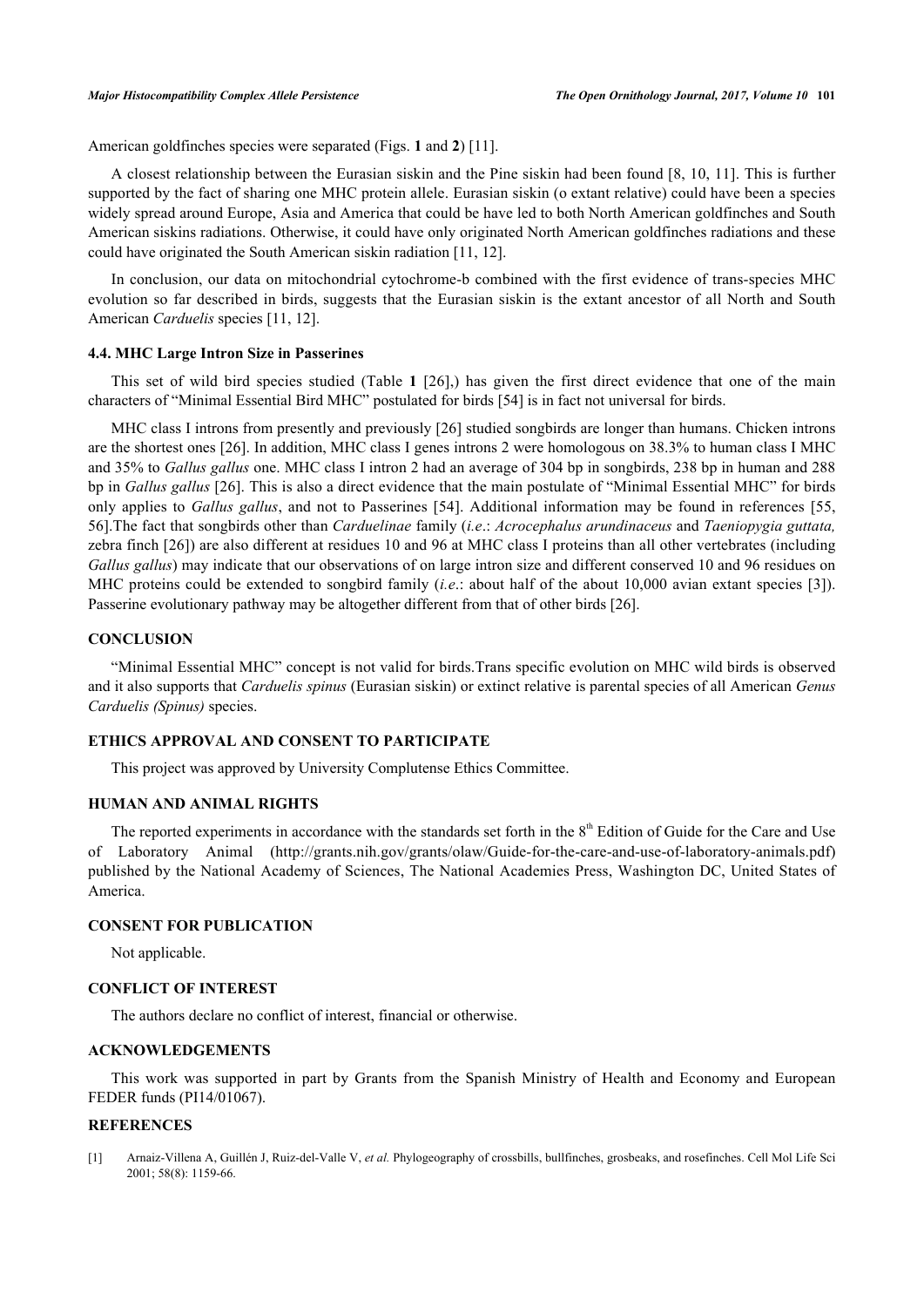#### **102** *The Open Ornithology Journal, 2017, Volume 10 Arnaiz-Villena et al.*

[\[http://dx.doi.org/10.1007/PL00000930](http://dx.doi.org/10.1007/PL00000930)] [PMID: [11529508\]](http://www.ncbi.nlm.nih.gov/pubmed/11529508)

- <span id="page-10-0"></span>[2] Armani GC. Guide des Passereaux Granivores. Paris, France: Delachaux et Niestlé 1983.
- <span id="page-10-20"></span>[3] Sibley CG, Monroe BL. Distribution and Taxonomy of Birds of the World. New Haven and London, UK: Yale University Press 1990.
- <span id="page-10-1"></span>[4] Clement P, Harris A, Davis J. Finches and Sparrows. London, UK: Princeton University Press 1999.
- <span id="page-10-2"></span>[5] Arnaiz-Villena A, Alvarez-Tejado M, Ruiz-del-Valle V, *et al.* Rapid radiation of canaries (Genus *Serinus*). Mol Biol Evol 1999; 16: 2-11. [\[http://dx.doi.org/10.1093/oxfordjournals.molbev.a026034](http://dx.doi.org/10.1093/oxfordjournals.molbev.a026034)]
- [6] Allende LM, Rubio I, Ruíz-Del-Valle V, *et al.* The Old World sparrows (genus *Passer*) phylogeography and their relative abundance of nuclear mtDNA pseudogenes. J Mol Evol 2001; 53(2): 144-54. [\[http://dx.doi.org/10.1007/s002390010202\]](http://dx.doi.org/10.1007/s002390010202) [PMID: [11479685](http://www.ncbi.nlm.nih.gov/pubmed/11479685)]
- <span id="page-10-7"></span>[7] Arnaiz-Villena A, Gomez-Prieto P, Ruiz-del-Valle V. Phylogeography of finches and sparrows. New York, USA: Nova Science Publishers 2009; pp. 1-54.
- <span id="page-10-3"></span>[8] Arnaiz-Villena A, Alvarez-Tejado M, Ruíz-del-Valle V, *et al.* Phylogeny and rapid northern and southern hemisphere speciation of goldfinches during the Miocene and Pliocene epochs. Cell Mol Life Sci 1998; 54(9): 1031-41. [\[http://dx.doi.org/10.1007/s000180050230\]](http://dx.doi.org/10.1007/s000180050230) [PMID: [9791543](http://www.ncbi.nlm.nih.gov/pubmed/9791543)]
- [9] Helm-Bychowski KM, Wilson AC. Rates of nuclear DNA evolution in pheasant-like birds: evidence from restriction maps. Proc Natl Acad Sci USA 1986; 83(3): 688-92. [\[http://dx.doi.org/10.1073/pnas.83.3.688](http://dx.doi.org/10.1073/pnas.83.3.688)] [PMID: [3003745](http://www.ncbi.nlm.nih.gov/pubmed/3003745)]
- <span id="page-10-4"></span>[10] Arnaiz-Villena A, Ruiz-del-Valle V, Moscoso J, Serrano-Vela JI, Zamora J. mtDNA phylogeny of North American *Carduelis pinus* group. Ardeola 2007; 54: 1-14.
- <span id="page-10-6"></span>[11] Arnaiz-Villena A, Areces C, Rey D, *et al.* Three different North American Siskin/Goldfinch Evolutionary Radiations (Genus *Carduelis*): Pine Siskin Green Morphs and European siskins in America. Open Ornithol J 2012; 5: 73-81. [\[http://dx.doi.org/10.2174/1874453201205010073\]](http://dx.doi.org/10.2174/1874453201205010073)
- <span id="page-10-5"></span>[12] Arnaiz-Villena A, Ruiz-del-Valle V, Reguera R, Gomez-Prieto P, Serrano-Vela JI. What might have been the ancestor of New World siskins? Open Ornithol J 2008; 1: 46-7. [\[http://dx.doi.org/10.2174/1874453200801010046\]](http://dx.doi.org/10.2174/1874453200801010046)
- <span id="page-10-8"></span>[13] Klein J. Natural history of the Major Histocompatibility Complex. New York, USA: J. Wiley and Sons 1986.
- <span id="page-10-9"></span>[14] Murphy K, Travers P, Walport M. Janeway's immunobiology. New York, USA: Taylor and Francis Group 2008.
- <span id="page-10-10"></span>[15] Gomez-Prieto P, Parga-Lozano C, Rey D, Moreno E, Arnaiz-Villena A. HLA-G, -F and -E: polymorphism, function and evolution. New Delhi, India: Jaypee Brothers Medical Publishers 2010; pp. 159-74.
- <span id="page-10-11"></span>[16] Donadi EA, Castelli EC, Arnaiz-Villena A, *et al.* Implications of the polymorphism of HLA-G on its function, regulation, evolution and disease association. Cell Mol Life Sci 2011; 68(3): 369-95. [\[http://dx.doi.org/10.1007/s00018-010-0580-7\]](http://dx.doi.org/10.1007/s00018-010-0580-7) [PMID: [21107637](http://www.ncbi.nlm.nih.gov/pubmed/21107637)]
- <span id="page-10-12"></span>[17] Graur D, Li WH. Fundamentals of molecular evolution. 2<sup>nd</sup> ed. Sunderland, USA: Sinauer Associates 1999.
- <span id="page-10-13"></span>[18] Lewontin RC, Hubby JL. A molecular approach to the study of genic heterozygosity in natural populations. II. Amount of variation and degree of heterozygosity in natural populations of Drosophila pseudoobscura. Genetics 1966; 54(2): 595-609. [PMID: [5968643\]](http://www.ncbi.nlm.nih.gov/pubmed/5968643)
- [19] Doherty PC, Zinkernagel RM. Enhanced immunological surveillance in mice heterozygous at the H-2 gene complex. Nature 1975; 256(5512): 50-2. [\[http://dx.doi.org/10.1038/256050a0](http://dx.doi.org/10.1038/256050a0)] [PMID: [1079575\]](http://www.ncbi.nlm.nih.gov/pubmed/1079575)
	-
- <span id="page-10-14"></span>[20] Black FL, Salzano FM. Evidence for heterosis in the HLA system. Am J Hum Genet 1981; 33(6): 894-9. [PMID: [7325154\]](http://www.ncbi.nlm.nih.gov/pubmed/7325154)
- <span id="page-10-15"></span>[21] Bodmer WF, Bodmer JG. Evolution and function of the HLA system. Br Med Bull 1978; 34(3): 309-16. [\[http://dx.doi.org/10.1093/oxfordjournals.bmb.a071518\]](http://dx.doi.org/10.1093/oxfordjournals.bmb.a071518) [PMID: [363227](http://www.ncbi.nlm.nih.gov/pubmed/363227)]
- <span id="page-10-16"></span>[22] Klein J, Sato A, Nagl S. O'hUigin C. Molecular trans-species polymorphism. Annu Rev Ecol Syst 1998; 29: 1-21. [\[http://dx.doi.org/10.1146/annurev.ecolsys.29.1.1](http://dx.doi.org/10.1146/annurev.ecolsys.29.1.1)]
- <span id="page-10-17"></span>[23] Arnaiz-Villena A, Enriquez-de-Salamanca M, Palacio-Grüber J, *et al.* Characterisation and functional implications of the two new HLA-G alleles found in Amerindian and Caribbean populations. Hum Immunol 2016; 77(9): 812-6. [\[http://dx.doi.org/10.1016/j.humimm.2016.01.006\]](http://dx.doi.org/10.1016/j.humimm.2016.01.006) [PMID: [26796363](http://www.ncbi.nlm.nih.gov/pubmed/26796363)]
- <span id="page-10-18"></span>[24] Arnaiz-Villena A, Morales P, Gomez-Casado E, *et al.* Evolution of MHC-G in primates: A different kind of molecule for each group of species. J Reprod Immunol 1999; 43(2): 111-25. [\[http://dx.doi.org/10.1016/S0165-0378\(99\)00026-1\]](http://dx.doi.org/10.1016/S0165-0378(99)00026-1) [PMID: [10479048](http://www.ncbi.nlm.nih.gov/pubmed/10479048)]
- <span id="page-10-19"></span>[25] Suárez B, Morales P, Castro MJ, *et al.* Mhc-E polymorphism in *Pongidae* primates: The same allele is found in two different species. Tissue Antigens 1997; 50(6): 695-8. [\[http://dx.doi.org/10.1111/j.1399-0039.1997.tb02938.x\]](http://dx.doi.org/10.1111/j.1399-0039.1997.tb02938.x) [PMID: [9458133](http://www.ncbi.nlm.nih.gov/pubmed/9458133)]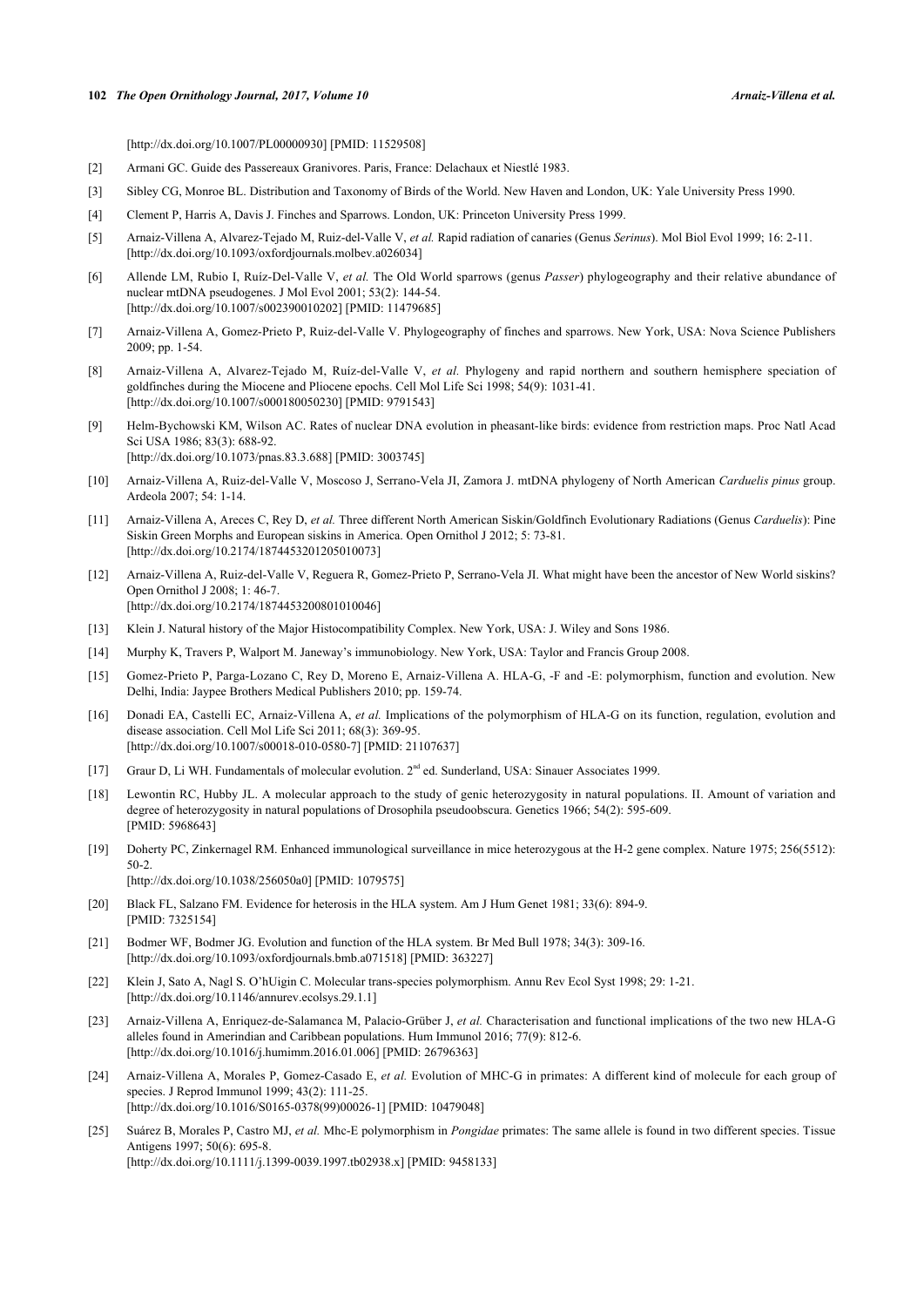- <span id="page-11-0"></span>[26] Arnaiz-Villena A, Ruiz-del-Valle V, Reche P, *et al.* Songbirds conserved sites and intron size of MHC Class I molecules reveal a unique evolution in vertebrates. Open Ornithol J 2010; 3: 156-65. [\[http://dx.doi.org/10.2174/1874453201003010156\]](http://dx.doi.org/10.2174/1874453201003010156)
- <span id="page-11-1"></span>[27] Mullis KB, Faloona FA. Specific synthesis of DNA *in vitro via* a polymerase-catalyzed chain reaction. Methods Enzymol 1987; 155: 335-50. [\[http://dx.doi.org/10.1016/0076-6879\(87\)55023-6](http://dx.doi.org/10.1016/0076-6879(87)55023-6)] [PMID: [3431465](http://www.ncbi.nlm.nih.gov/pubmed/3431465)]
- <span id="page-11-2"></span>[28] Saiki RK, Scharf S, Faloona F, *et al.* Enzymatic amplification of beta-globin genomic sequences and restriction site analysis for diagnosis of sickle cell anemia. Science 1985; 230(4732): 1350-4. [\[http://dx.doi.org/10.1126/science.2999980](http://dx.doi.org/10.1126/science.2999980)] [PMID: [2999980\]](http://www.ncbi.nlm.nih.gov/pubmed/2999980)
- <span id="page-11-3"></span>[29] Sanger F, Nicklen S, Coulson AR. DNA sequencing with chain-terminating inhibitors. Proc Natl Acad Sci USA 1977; 74(12): 5463-7. [\[http://dx.doi.org/10.1073/pnas.74.12.5463](http://dx.doi.org/10.1073/pnas.74.12.5463)] [PMID: [271968](http://www.ncbi.nlm.nih.gov/pubmed/271968)]
- <span id="page-11-4"></span>[30] Zamora J, Lowy E, Ruiz-del-Valle V, *et al. Rhodopechys obsoleta* (desert finch): A pale ancestor of greenfinches (*Carduelis* spp.) according to molecular phylogeny. J Ornithol 2006; 147: 448-56. [\[http://dx.doi.org/10.1007/s10336-005-0036-2\]](http://dx.doi.org/10.1007/s10336-005-0036-2)
- <span id="page-11-5"></span>[31] Tamura K, Peterson D, Peterson N, Stecher G, Nei M, Kumar S. MEGA5: Molecular evolutionary genetics analysis using maximum likelihood, evolutionary distance, and maximum parsimony methods. Mol Biol Evol 2011; 28(10): 2731-9. [\[http://dx.doi.org/10.1093/molbev/msr121](http://dx.doi.org/10.1093/molbev/msr121)] [PMID: [21546353\]](http://www.ncbi.nlm.nih.gov/pubmed/21546353)
- <span id="page-11-6"></span>[32] Felsenstein J. Evolutionary trees from DNA sequences: A maximum likelihood approach. J Mol Evol 1981; 17(6): 368-76. [\[http://dx.doi.org/10.1007/BF01734359\]](http://dx.doi.org/10.1007/BF01734359) [PMID: [7288891](http://www.ncbi.nlm.nih.gov/pubmed/7288891)]
- <span id="page-11-7"></span>[33] Swofford DL. PAUP\* Phylogenetic Analysis Using Parsimony (\* and other methods) version 4. Sunderland, USA: Sinauer Associates 2002.
- <span id="page-11-8"></span>[34] Huelsenbeck JP, Ronquist F. MRBAYES: Bayesian inference of phylogenetic trees. Bioinformatics 2001; 17(8): 754-5. [\[http://dx.doi.org/10.1093/bioinformatics/17.8.754\]](http://dx.doi.org/10.1093/bioinformatics/17.8.754) [PMID: [11524383](http://www.ncbi.nlm.nih.gov/pubmed/11524383)]
- <span id="page-11-9"></span>[35] Ronquist F, Huelsenbeck JP. MrBayes 3: Bayesian phylogenetic inference under mixed models. Bioinformatics 2003; 19(12): 1572-4. [\[http://dx.doi.org/10.1093/bioinformatics/btg180\]](http://dx.doi.org/10.1093/bioinformatics/btg180) [PMID: [12912839](http://www.ncbi.nlm.nih.gov/pubmed/12912839)]
- <span id="page-11-10"></span>[36] Posada D, Crandall KA. MODELTEST: Testing the model of DNA substitution. Bioinformatics 1998; 14(9): 817-8. [\[http://dx.doi.org/10.1093/bioinformatics/14.9.817\]](http://dx.doi.org/10.1093/bioinformatics/14.9.817) [PMID: [9918953](http://www.ncbi.nlm.nih.gov/pubmed/9918953)]
- <span id="page-11-11"></span>[37] Thorne JL, Kishino H, Painter IS. Estimating the rate of evolution of the rate of molecular evolution. Mol Biol Evol 1998; 15(12): 1647-57. [\[http://dx.doi.org/10.1093/oxfordjournals.molbev.a025892](http://dx.doi.org/10.1093/oxfordjournals.molbev.a025892)] [PMID: [9866200](http://www.ncbi.nlm.nih.gov/pubmed/9866200)]
- <span id="page-11-12"></span>[38] McLaren IA, Morlan J, Smith P, Gosselin M, Bailey SF. Eurasian siskins in North America - distinguishing females from green-morp pine siskins. American Birds 1989; 43: 1268-74.
- <span id="page-11-13"></span>[39] Klein J, Bontrop RE, Dawkins RL, *et al.* Nomenclature for the major histocompatibility complexes of different species: A proposal. Immunogenetics 1990; 31(4): 217-9. [\[http://dx.doi.org/10.1007/BF00204890\]](http://dx.doi.org/10.1007/BF00204890) [PMID: [2329006](http://www.ncbi.nlm.nih.gov/pubmed/2329006)]
- <span id="page-11-14"></span>[40] Bonneaud C, Sorci G, Morin V, *et al.* Diversity of Mhc class I and IIB genes in house sparrows (*Passer domesticus*). Immunogenetics 2004; 55(12): 855-65. [\[http://dx.doi.org/10.1007/s00251-004-0648-3\]](http://dx.doi.org/10.1007/s00251-004-0648-3) [PMID: [14963619](http://www.ncbi.nlm.nih.gov/pubmed/14963619)]
- <span id="page-11-15"></span>[41] Lomolino MV, Riddle BR, Brown JH. Biogeography. 3rd ed. Sunderland, USA: Sinauer Associates 2006.
- <span id="page-11-16"></span>[42] Pregill GK, Olson SL. Zoogeography of west indian vertebrates in relation to pleistocene climatic cycles. Annu Rev Ecol Syst 1981; 12: 75-98.
	- [\[http://dx.doi.org/10.1146/annurev.es.12.110181.000451](http://dx.doi.org/10.1146/annurev.es.12.110181.000451)]
- <span id="page-11-17"></span>[43] Westerdhal H. Passerine MHC: Genetic variation and disease resistance in the wild. J Ornithol 2007; 148: 469-77. [\[http://dx.doi.org/10.1007/s10336-007-0230-5\]](http://dx.doi.org/10.1007/s10336-007-0230-5)
- <span id="page-11-18"></span>[44] Shiina T, Ando A, Imanishi T, *et al.* Isolation and characterization of cDNA clones for Japanese quail (*Coturnix japonica*) major histocompatibility complex (MhcCoja) class I molecules. Immunogenetics 1995; 42(3): 213-6. [\[http://dx.doi.org/10.1007/BF00191227\]](http://dx.doi.org/10.1007/BF00191227) [PMID: [7642233](http://www.ncbi.nlm.nih.gov/pubmed/7642233)]
- [45] Shiina T, Shimizu C, Oka A, *et al.* Gene organization of the quail major histocompatibility complex (MhcCoja) class I gene region. Immunogenetics 1999; 49(5): 384-94. [\[http://dx.doi.org/10.1007/s002510050511\]](http://dx.doi.org/10.1007/s002510050511) [PMID: [10199914](http://www.ncbi.nlm.nih.gov/pubmed/10199914)]
- <span id="page-11-19"></span>[46] Shiina T, Shimizu S, Hosomichi K, *et al.* Comparative genomic analysis of two avian (quail and chicken) MHC regions. J Immunol 2004; 172(11): 6751-63. [\[http://dx.doi.org/10.4049/jimmunol.172.11.6751\]](http://dx.doi.org/10.4049/jimmunol.172.11.6751) [PMID: [15153492](http://www.ncbi.nlm.nih.gov/pubmed/15153492)]
- <span id="page-11-20"></span>[47] Xia C, Hu T, Yang T, *et al.* cDNA cloning, genomic structure and expression analysis of the goose (*Anser cygnoides*) MHC class I gene. Vet Immunol Immunopathol 2005; 107(3-4): 291-302. [\[http://dx.doi.org/10.1016/j.vetimm.2005.05.005](http://dx.doi.org/10.1016/j.vetimm.2005.05.005)] [PMID: [16005079](http://www.ncbi.nlm.nih.gov/pubmed/16005079)]
- <span id="page-11-21"></span>[48] Moon DA, Veniamin SM, Parks-Dely JA, Magor KE. The MHC of the duck (*Anas platyrhynchos*) contains five differentially expressed class I genes. J Immunol 2005; 175(10): 6702-12. [\[http://dx.doi.org/10.4049/jimmunol.175.10.6702\]](http://dx.doi.org/10.4049/jimmunol.175.10.6702) [PMID: [16272326](http://www.ncbi.nlm.nih.gov/pubmed/16272326)]